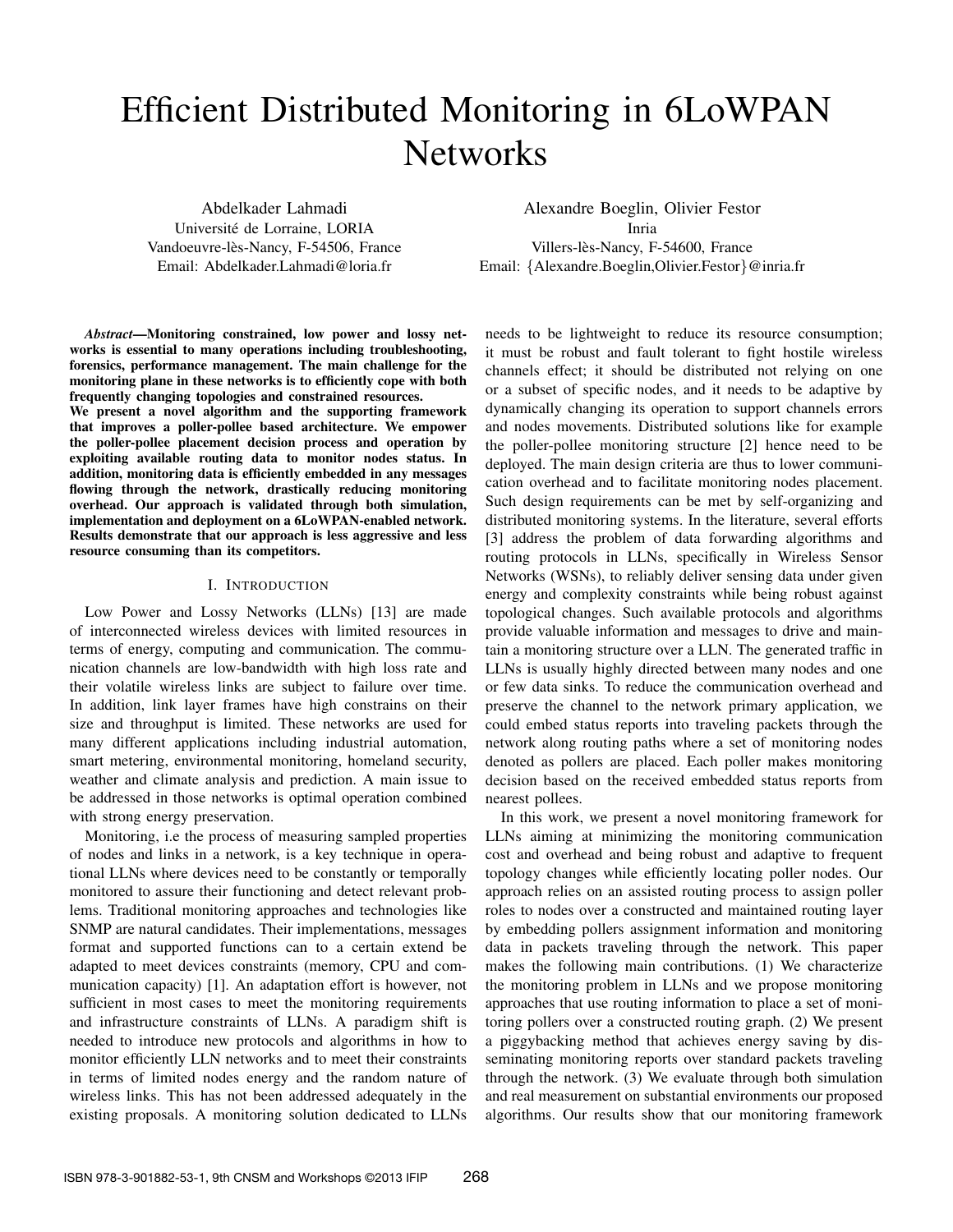outperforms the state of the art monitoring approaches in terms of energy consumption and dynamic adaptation.

The remainder of the paper is organized as follows. Section II reviews related work. Section III provides a formulation of the monitoring problem in lossy networks. Section IV presents algorithms to assign poller roles to nodes over an established routing graph. Section V presents the design of a piggybacking technique to deliver monitoring reports. Section VI presents the simulation results. Section VII concludes the paper and presents future work.

## II. RELATED WORK

Locating and activating monitors in IP-based networks has been addressed in several research works [2], [4]–[6]. The goal was for all of them to minimize the number of monitors in order to reduce the overhead while maintaining a suitable quality of the collected data. The quality level of monitored data is management application dependent. These investigations were all conducted over fixed network topologies which are extremely different from low power and lossy networks, especially regarding the frequency of topology changes and instability of links. The monitoring problem of wireless sensor networks has been partially addressed only in a few works. Hsin et al [7] present a self-monitoring approach based on neighborhood monitoring. Each node monitors its neighbors using two-phase timers to detect node failures caused by internal events, e.g. device malfunction, energy depletion, ... Dong et al [8] present a local monitoring technique where a number of nodes are employed for observing communication links in a specific area of the network. These proposals are orthogonal to our approach. While they focus on improving the monitoring impact of a single active monitor (a poller in our framework), our solution provides an energy efficient strategy to assign pollers roles to a small subset of nodes over an available robust routing graph computed by a third party routing protocol and algorithm. Therefore, nodes could, once assigned a poller role apply neighborhood monitoring algorithms as proposed in [7] or their operation could be scheduled to apply local monitoring schemes as described in [8]. Conversely, the overall monitoring data dissemination overhead of the state of the art approaches can benefit from our piggybacking technique to reduce their traffic overhead. The closest research efforts to our is those presented in [9]. They propose a distributed algorithm using graph theory models to assign poller and pollee roles to nodes over a wireless sensor network. It relies on two distance parameters to control the geometrical distribution of pollers and pollees. Their algorithm builds the monitoring architecture by exchanging specific messages between nodes with respect to distance parameter values. However, their algorithm takes the wireless sensor network as given and fixed which introduces an important communication overhead that will compete with application data transfer. We propose an alternative approach based on locating poller nodes over an existing virtual structure constructed and maintained by a running standard routing process. We make use of a robust and distributed routing algorithm that is able to maintain a routing graph over lossy links and low power nodes. We are mainly focusing on, but not limited to, the RPL protocol [10] that has been proposed by the IETF as a suitable candidate to handle routing in LLNs. RPL mitigates the impact of lossy links by maintaining Destination-Oriented Direct Acyclic Graphs (DODAGs) which are constructed to optimize a set of quality of service metrics required by deployed applications.

# III. MODELS AND PRELIMINARIES

In this section, we first introduce a network model that captures the lossy nature of LLNs. We then provide a formulation of the monitoring problem for LLNs for which a monitoring layer has to be established to collect network status and provide alarms while preserving resources.

## *A. Network model*

A physical LLN network can be modeled as a communication graph  $G(V, E)$  comprised of a set of physical nodes V and E, the set of physical links. For each pair of vertices  $u, v \in$  $V,(u, v)$  and  $(v, u) \in E$  if and only the nodes u and v are within a transmission range of each other. In this graph, we denote  $D$  as a special node defined as a destination node (sink). The set of nodes other than  $D$  is finite and denoted as  $V'$ . Let us consider a routing algorithm running on  $G$  and aiming the construction of an instance of a DODAG  $G_D(V', E')$  which means that every node in  $V'$  has at least a directed forwarding path using edges  $E' \subseteq E$  in the graph to the distinguished destination node D. A chain in  $G<sub>D</sub>$  is a sequence of nodes  $v_0, \ldots, v_k$  such that for any  $i, 0 \le i \le k-1$ , either  $(v_i, v_{i+1})$  or  $(v_{i+1}, v_i)$  is a link of  $G_D$ . A path in  $G_D$  is a chain such that for any i,  $0 \le i \le k - 1$ ,  $(v_{i+1}, v_i)$  is a link of  $G_D$ . Due to the lossy property of physical links in  $E$ , the DODAG  $G_D$  is changing over time where directed routing edges between two nodes in  $V'$  are constructed according to a height function to be optimized regarding application requirements.

For a given node  $v' \in V'$ , at a construction step of the DODAG, we denote the set of neighbors of  $v'$  in G by  $Nv(v')$ . The routing process running on this node computes a set of nodes  $Np(v') \subseteq Nv(v')$  where for each node  $v'_i \in Np(v')$ , a path exists from  $v_i'$  to the destination node D. We denote  $Np(v')$ , as the set of candidate parents of the node v'. To each node  $v'_i$ , we associate a function  $height : Np(v') \times \Theta \times D \rightarrow \mathbb{R}$ that uses a set of metrics  $\Theta$  to compute its height to the node  $D$ . The node v' selects a node  $v'_p \in Np(v')$  as its preferred parent such that  $height(v'_p) = MIN(height(v'_{i=1..k})$ ). The node v' is thus a direct child or descendant of  $v_p'$ , if an edge  $(v', v_p') \in$ E' exists with  $height(v'_p) < height(v')$ . A neighbor node  $v'_i \in$  $Np(v')$  is selected as a candidate parent if  $height(v'_i, D) \leq$  $height(v', D)$ . We consider  $Ch(v_p')$  as the set of direct children of a parent node  $v'_p$ . A node that is not selected as a preferred parent by any other node is a leaf node in  $G<sub>D</sub>$ . The size k of the set of candidate parents  $Np(v')$  available to a node  $v' \in G_D$  is variable and it is at least equal to 1 to ensure that the graph  $G_D$ is connected. Thus, according to the value of k, each parent  $v_p'$ selected by a node  $v'$  has a relative importance for delivering data to the destination node D. The importance of a node in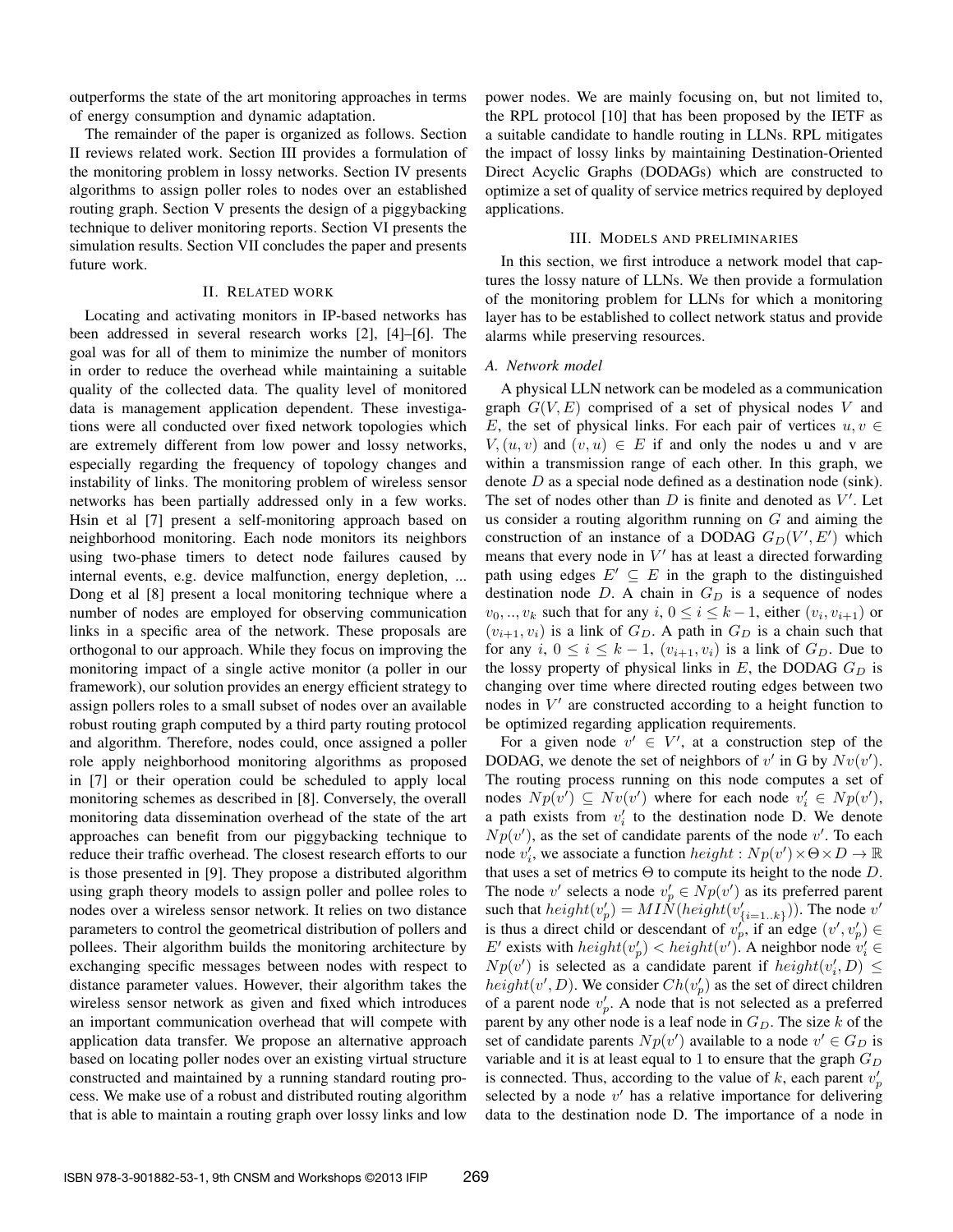

Fig. 1. A simple example of two versions of a DODAG  $G_D$  over time where nodes (6, 9) choose new preferred parents to reach the destination node 1. Solid lines denote preferred parents and dashed lines denote candidate parents.

the graph  $G_D$  is called its criticality. We define a critical parent  $v_c$  in a DODAG as a parent node that has at least a child who has no parent other than  $v_c$  to reach the data sink node. Thus, a critical parent is a node that has at least a child  $v'$ where  $|| Np(v') ||= 1$ . We use this criticality measure as a criterion to identify and assign a monitoring role to nodes in the routing graph  $G_D$  constructed by a running routing process over the communication graph  $G$ . Figure 1 shows an example of two versions of a DODAG  $G_D$  where nodes  $(6, 9)$  have respectively chosen as new preferred parents (3, 6). Solid lines in the figure denote an edge between a node and its preferred parent and a dashed links denote an edge between a node and a candidate parent. We assume that the routing process propagates advertisement packets to build and maintain the DODAG. The message  $ADV : v' \rightarrow Nv$  is a one-to-many message sent by a node to all its neighbors to advertise its *height* to the destination D.

## *B. Monitoring models*

We focus on a two tier monitoring structure as described in [9]. In one tier we place pollees; in the other tier we place pollers. The pollees report the values of the monitored attributes to a poller node along multihop paths [9]. Intermediate nodes may aggregate these reports to reduce overhead. Each poller node takes local decisions based on the received monitoring values and forwards the decisions towards a centralized monitoring station. Given the routing graph  $G_D$ , we formulate the monitoring problem with the objective to locate a set of poller nodes  $M(G_D)$  and to deliver monitoring reports over the set of routing edges  $E'$  while energy consumption is minimized. Thus the set of pollees is  $O(G_D) \subseteq V' \setminus M(G_D)$ .

*1) Pollee monitoring model:* Each pollee has access to m real valued variables  $X = \{x_1, ..., x_m\}$  measured at their respective monitoring periods  $T = \{t_1, ..., t_m\}$ . When a period  $t_i$  expires, one or several reports that contain the value of the variables  $x_i(t)$  is sent to the poller. We model the running monitoring algorithm on a pollee as:  $\Gamma : \Xi \to \Upsilon$ , where  $\Xi = \{X, T\}$ and  $\Upsilon = \{Y, C\}, Y = \{x_i(t), \forall t = k \times t_i, k \in \mathbb{Z}\}\$ is the set of variables to be sent and  $C = \{c_i(t) \in \mathbb{Z}, \forall t = k \times t_i, k \in \mathbb{Z}\}\$ is their associated communication cost.

*2) Poller monitoring model:* a poller node is running a monitoring algorithm  $\Phi : \Lambda \to \Psi$  which decides to trigger or not an alarm. The algorithm input is  $\Lambda = \{L, F, x_i^j(t), t \in T'\}.$ The poller has access to p reports containing  $x_i^j(t)$  sent by a set

 $L \subseteq O(G_D)$  of pollees where each pollee  $o_i \in L$  has a routing path to the currently assigned poller node.  $F$  is a global function to be applied on received  $x_i^j$  values [11].  $T'$  denotes the set of detection instants. The algorithm output is  $\Psi = {\psi_1, \psi_2}$ , with  $\psi_1 \in \{True, False\}$  and  $\psi_2 \subseteq \{1..n + p\}$ . The monitoring algorithm  $\Phi$  is correct if it always detects alarm conditions and is optimal if its cost is always lower than the cost of any other correct algorithm [11].

## IV. ROUTING ASSISTED POLLERS PLACEMENT

First, we consider the following problem: given a destination oriented DAG as modeled in section III, built using a gradientbased routing process, in our case the RPL protocol [10], identify a set of nodes to serve as pollers for other pollee nodes. In a constructed and maintained routing DODAG, we use the set of candidate parents  $Np(v')$ , available to a node  $v'$ , as the set of candidate pollers. When a selected poller fails or its connectivity becomes unstable, the running routing protocol will react and select a new preferred parent which may be identified and assigned as a new poller if it satisfies a given selection criteria. We discuss two possible location and assignment solution which are easy to figure out. Although both of them have identified flaws, we discuss them to provide the necessary background for our monitoring protocol design.

#### *A. Critical parents-based algorithm*

An interesting first approach is to identify critical parents, as defined in section III, within a DODAG constructed by the routing process. The rationale of this choice is that those parents are located near nodes with limited connectivity in the sense that only a single path is available to reach the destination D through a single available parent. To identify critical parents, each node has to inform its selected parent about the number of its candidate parents and its current role. To do that, we need to extend the routing message sent by a node to its preferred parent to carry also this information. The algorithm 1 presents locating poller nodes using the critical parents criteria.

|  | Algorithm 1 Critical-parent based pollers placement. |  |  |
|--|------------------------------------------------------|--|--|
|--|------------------------------------------------------|--|--|

Input: N the number of directed children of the current node.

**Input:**  $Np(v_i \in Nv)_{i \in 1..N}$  the set of candidate parents of each closed child  $v_i$  of the current node.

**Function** setRole  $(N, Np)$ 

1: if  $N = 0$  then

2:  $role := pollee$ 

3: else if  $\exists v_i \in Nv$  where  $|| N p(v_i) ||= 1$  and role $(v_i)$  $=$  pollee then

4: role := poller

- 5: else
- 6:  $role := police$
- 7: end if

Figure 2 depicts the result of applying the above algorithm on the DODAG presented in Figure 1. We observe that nodes 1 and 5 are identified and assigned as pollers. Node 5 is critical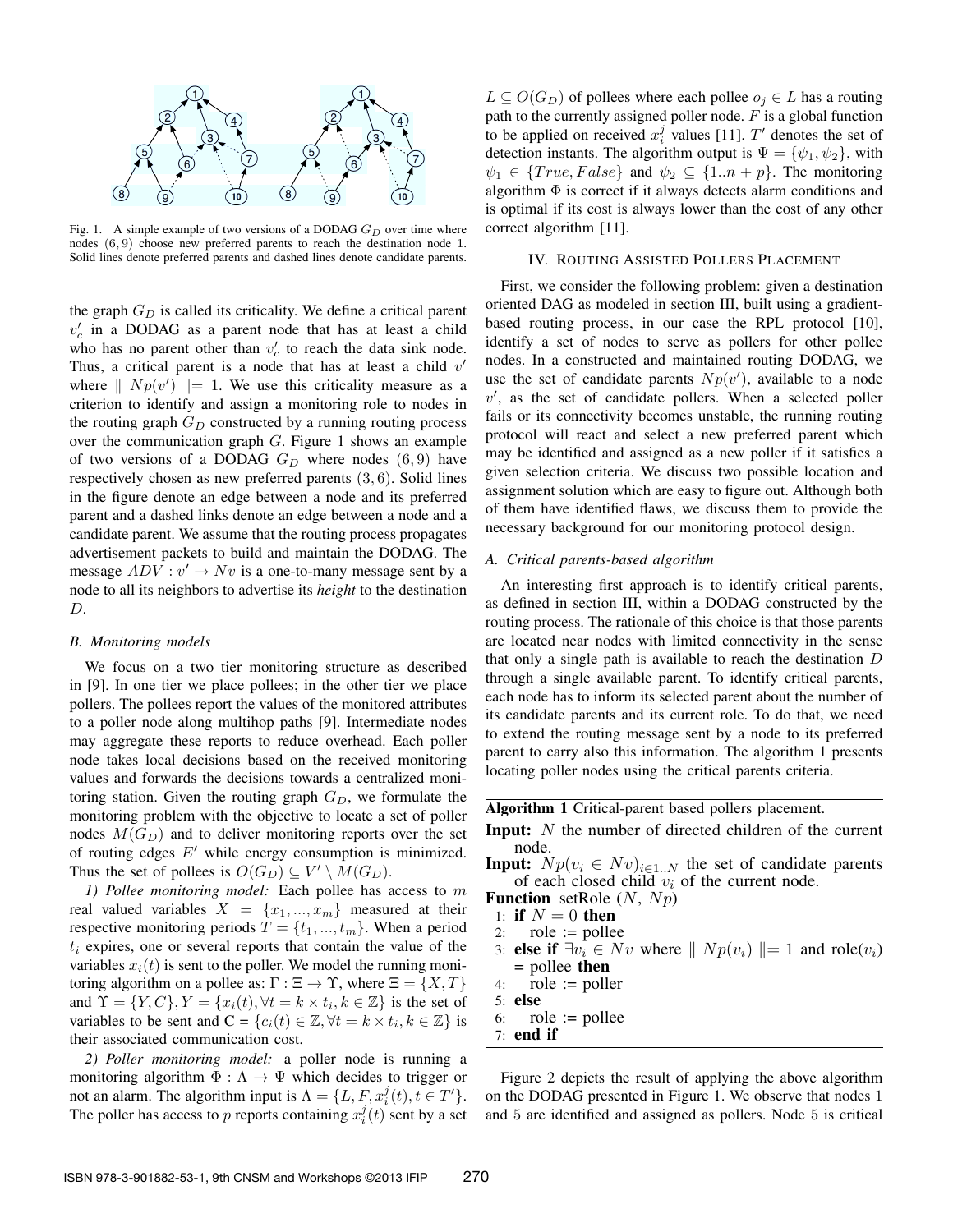for the child node 8, so it becomes a poller. We observe also that node 2 is critical for its child node 5. However, node 5 is a poller, so node 2 remains a pollee. Node 1 becomes a poller because it is critical for nodes 2, 3, 4.



Fig. 2. An example of locating pollers using the critical-parent algorithm. Solid lines represent links to the selected parent and dashed lines represent backup links to candidate parents.

This strategy introduces a small overhead into the routing message where each node needs to inform his parent about its number of candidate parents and its associated role. We have to note that if in the routing graph no node is critical, the only poller will be the root node which has this role by default.

### *B.* k*-distance based strategy*

A major limitation of the the critical-parents strategy described above is that it may place the pollers far from pollees. This is because in this algorithm, we have no control on the maximum distance between a poller and a pollee. The strategy only ensures that a poller will be available on each critical parent node of the constructed routing DODAG. Figure 3(a)



Fig. 3. Illustration of a set of pollers assigned using the proposed algorithm 1. In (a), the distance between the poller 1 and the pollee 8 is equal to 3. (b) represents the resulting placement after applying the k-distance poller-pollee strategy, where  $k$  is equal to 1.

depicts such a situation where we observe that the distance between the poller with the identifier 1 and the edge pollee 8 is equal to 3 hops. In such a situation, a false alarm may be raised since monitoring data may be lost or delayed in the path between an edge pollee and the poller. A false alarm denotes that the poller does not receive monitoring data from a node within a defined time window [9]. To overcome such a situation we define an expansion rule for the number of pollers along a routing path to minimize the probability of a false alarm by enforcing a maximum tolerated distance between a poller and a pollee. The idea is to propagate a predefined parameter  $k$ 

controlling the distance between pollers and pollees along the routing path. A counter  $c$  initialized with the parameter  $k$ , is piggybacked in any available routing control message. When a node along the routing path receives the control message it extracts the value of the counter. If the receiver node was previously tagged as a pollee using algorithm 1, it decreases the value of  $c$ . If the value of  $c$  is equal to 0, the node changes its role to poller and reinitializes the value of  $c$  to  $k$  before embedding it in any future outgoing control message. When a poller node receives a control message with an embedded distance counter, it reinitializes the value of the counter to  $k$ before embedding it in any outgoing control message. This strategy can be applied to expand the set of pollers assigned using algorithm 1. It can also be used in isolation to ensure a given distance between pollers and pollees in the constructed routing DODAG. The details of the k−distance strategy are described in Algorithm 2.

Algorithm 2 k-distance poller-pollee strategy.

Input: *role* is the current monitoring role of the node **Input:** k is the maximum distance between a poller and a pollee

- Function setRole (role, k)
- 1: if  $role =$  pollee then
- 2: piggyback in outgoing control message the value  $k$ 3: end if
- 4: if a message with an embedded distance value is received then
- 5:  $c =$  extract distance value from the control message
- 6: if  $role =$  pollee then
- 7:  $c = c -1$
- 8: **if**  $c = 0$  **then**<br>9: **if**  $c = 0$  **then**
- $role = pollen$
- 10: **end if**
- 11: end if 12: if  $role = pollen$  then
- 13:  $c=k$
- 14: end if
- 15: piggyback in an outgoing control message the value

 $\overline{c}$ 16: end if

# V. PIGGYBACKING ALGORITHM DESIGN

In this section, we describe the design and operations of a piggybacking algorithm to deliver monitoring reports in existing packets traveling through the network. This technique can reduce the number of monitoring packets and bytes sent across the network since it drastically reduces the number of monitoring packets competing with existing traffic. We propose to piggyback application data and control packets exchanged between nodes and their neighbors. If the monitoring process requires a report to be sent and if no data packet is available to server as the immediate piggy-backing carrier, our process attempts to piggyback the available report into control packets and beacons which are in a one hop scope. The receiver node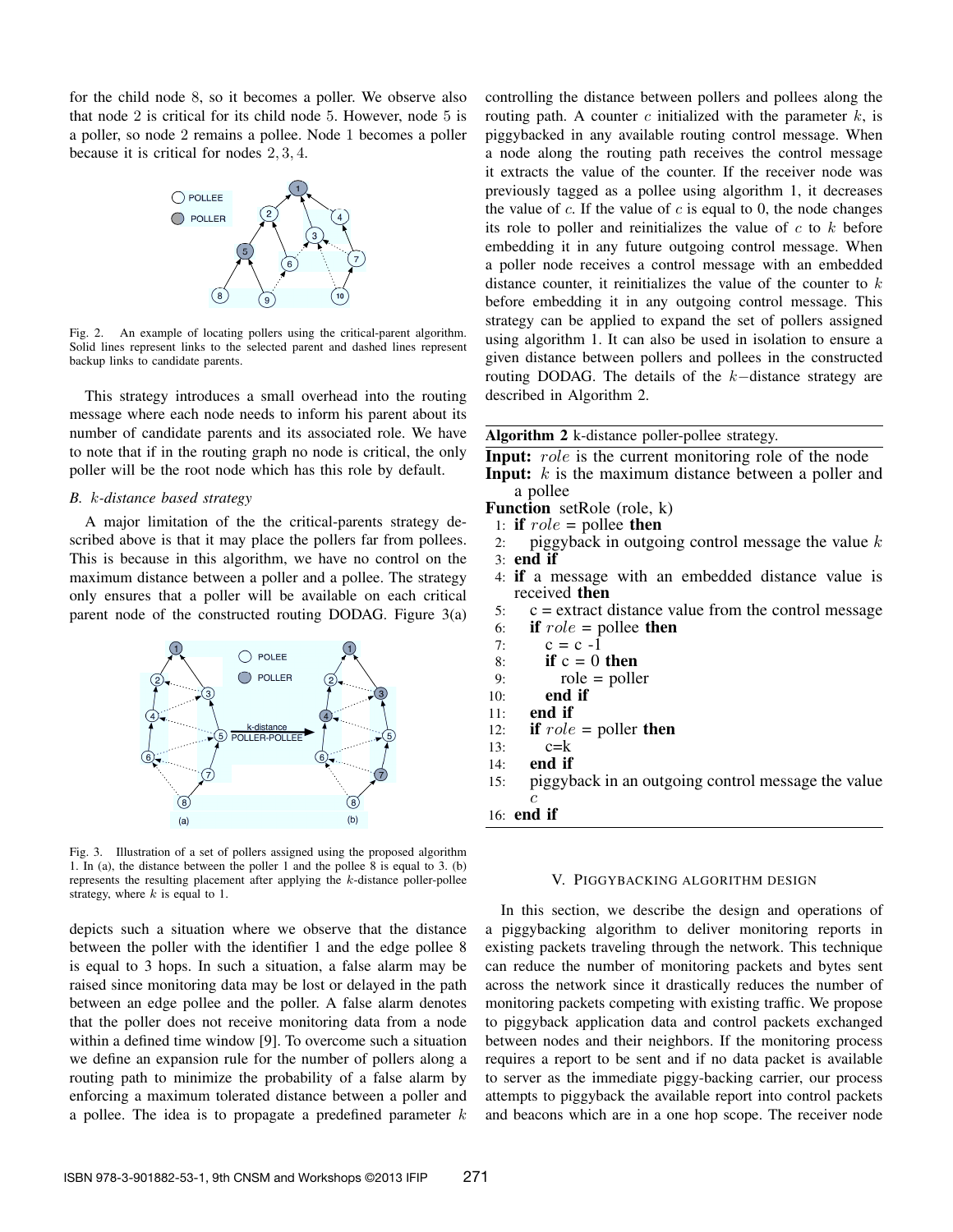looks into both data and control packet to deliver the report upward until it reaches a poller.

# *A. Piggybacking basic operation*

Assuming the monitoring placement is formed using the strategies described in the previous section, piggybacking monitoring data among nodes consists of two steps. (1) If the node is a pollee, it piggybacks its own generated monitoring reports on outgoing packets according to a scheduling strategy where a set of attributes are selected to be piggybacked. (2) When the piggybacked monitoring reports reach a poller node, the monitoring algorithm  $\Phi$  is executed and possibly an alarm is sent to inform the monitoring station.

The piggybacking algorithm 3 of monitoring reports is executed on each pollee node. The algorithm is executed with the monitoring interval  $T_m = gcd(T)$ , where T is the set of periods of the monitoring attributes.

Algorithm 3 Monitoring data piggybacking algorithm. **Input:**  $X$  is the set of monitoring attributes **Function** MonitoringPiggyback $(X)$ while TRUE do  $(p,r_{max})$  = nextPacket()  ${x_{i\in\{1..k\leq r_{max}\}}^{j\in 1..n}} =$  scheduleAttributes( $r_{max}$ ) for  $x_i^j \in \overline{\{x_{i\in\{1..k\leq r_{max}\}}\}^{j\in 1..n}}$  do if  $x_i^j$  $i<sub>i</sub>(t)$  is available then piggyback $(x_i^j)$  $\frac{\partial}{\partial t}(t)$ , p end if end for wait monitoring period  $T_m = gcd({T_i})$ end while

The  $nextPacket$  function returns an outgoing packet p with  $r_{max}$  available space to be piggybacked by one or several monitoring attributes. The scheduleAttributes function constructs a schedule of *n* sets of monitoring attributes  $x_i^{j \in 1..n}$  to be piggybacked with respect to the  $r_{max}$  available space in the current outgoing packet.

## *B. Piggybacking scheduling strategies*

Piggybacking monitoring data requires the definition of a selection strategy for monitoring attributes to be piggybacked in the outgoing packet. There are two constraints that need to be considered when piggybacking packets. There is a limit on the volume of monitoring data that can be piggybacked into a packet based on the maximum message payload size in the sensor network radio layer. For example, wireless sensor networks using the 802.15.4 protocol stack have a frame size at the media access control layer limited to 127 octets. When using a 6LowPAN adapter, the size of the payload of application data is up to 97-70 octets in the most favorable case. The packet payload size determines the maximum number of monitoring reports it can contain. Piggybacking monitoring attributes together may affect their respective periods. Some of them have to be delayed to be piggybacked together into a

single packet or have to wait until a data or control packet is available to be transported. Therefore, the piggybacking process must ensure that the average period of each monitoring attribute remains acceptable to avoid the occurrence of false alarms on the receiving side poller.

The scheduling of piggybacking monitoring data to be transported by outgoing packets largely depends on the period of monitoring attributes. For example, two attributes with the same reporting period or having crossed their respective thresholds close to each other will be able to be piggybacked into a single message if there is sufficient space available in the candidate packet. However, two attributes with different monitoring periods will be piggybacked in very few messages. In [12], authors propose a piggybacking approach to reduce gossiping overhead in sensor networks. They developed a scheduling strategy based on semblance graphs to build a piggybacking scheduler of different streams of messages. We adopted their approach to define a scheduling algorithm to piggyback monitoring attributes onto outgoing packets available in a node. We first define the relatedness of two monitoring attributes  $x_i$  and  $x_j$  with monitoring periods  $t_i$  and  $t_j$  respectively as follows:

$$
R(x_i, x_j) = \frac{\min(t_i, t_j)}{\max(t_i, t_j)}
$$

The relatedness defines the fraction of outgoing packets which would contain both the two attributes values. The piggybacking scheduler is aiming at building a scheduler of monitoring attributes using the relatedness metric.

Algorithm 4 The Greedy-Kruskal algorithm for piggybacking scheduling.

**Input:**  $G = (X, E)$  is the semblance graph of the set X of monitoring attributes available on a node.

**Function** scheduleAttributes  $(r_{max})$ 

1:  $I := \emptyset$ 2: if F is empty then  $3:$   $F:= E$ 4: end if 5: while (size(I)  $\leq r_{max}$ ) do 6: choose  $e \in F$  of largest weight<br>7: F:= F - e  $F = F - e$ 8: if  $I \cup \{e\}$  is acyclic then 9: I:=  $I \cup \{e\}$ 10: end if 11: end while

12: return I

Monitoring attributes are maintained in a semblance graph where each vertex represents an attribute and edges represent the relatedness between them. Selecting a piggybacking scheduler is equivalent to partitioning this graph into connected subgroups such that the sum of weights is maximized while the number of vertices in any subgroup is less than  $r_{max}$ . From [12], we adapted a Greedy algorithm based on Kruskal's algorithm to build a Maximum-Weight Spanning Tree. In our model, the number of partitions which contain the grouped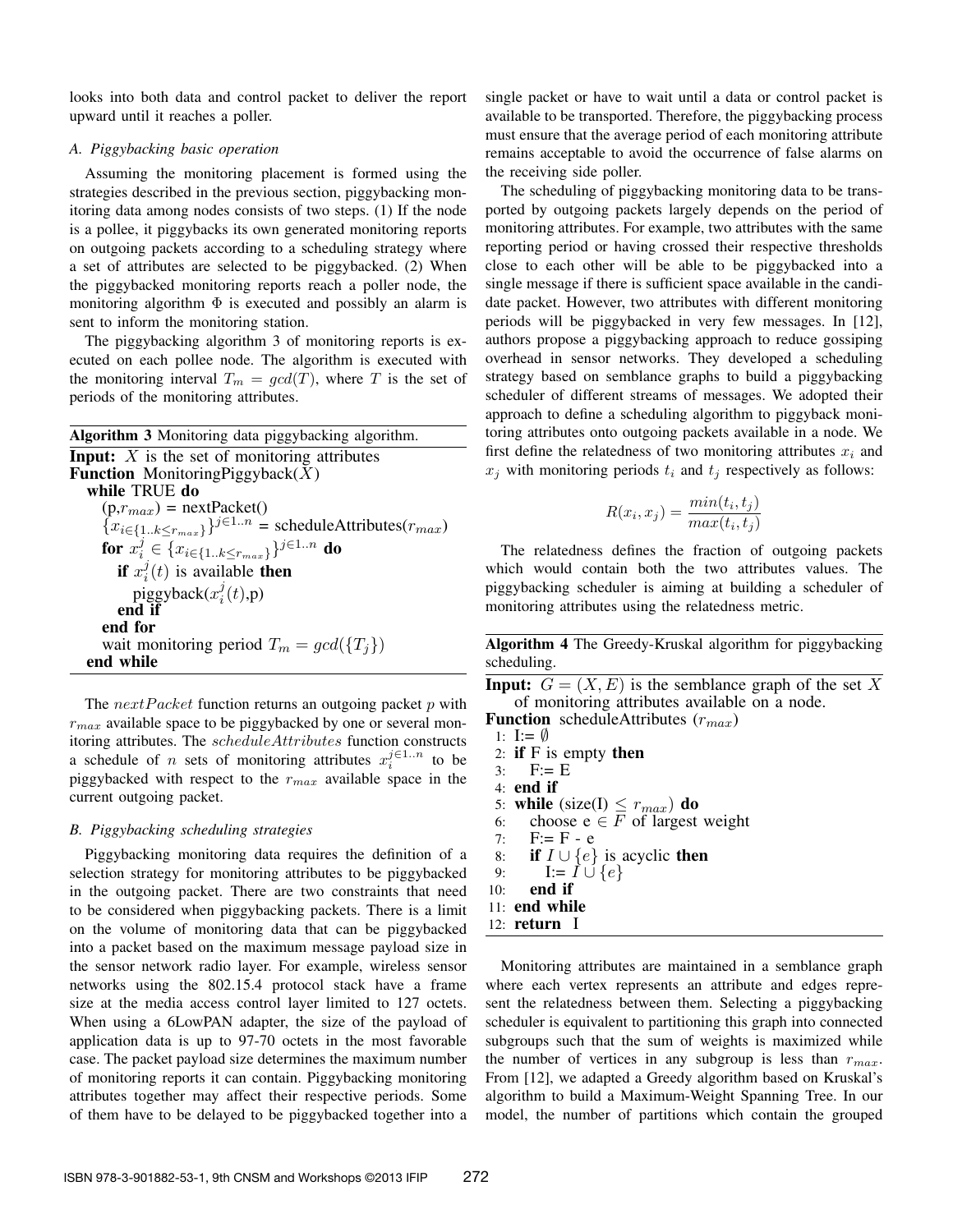piggybacked attributes, is dynamic and limited by  $r_{max}$  which is specific to the available outgoing packet in a node. The piggybacking scheduling is given in algorithm 4. The algorithm takes as input the semblance graph  $G(X, E)$  of available monitoring attributes. It defines the function scheduleAttributes which is called in algorithm 3 and takes  $r_{max}$  as the parameter related to the space available in an outgoing packet. The function starts by iterating over the set of non processed edges and selects the edge with the maximum weight (relatedness). Then it adds the selected edge-composing vertices to a subgroup I that obeys to the  $r_{max}$  constraint. The next calls to the function scheduleAttributes continues on the set of edges F until all the edges are examined. When the set  $F$  is empty, it is reinitialized to the initial set E.

## VI. PERFORMANCE EVALUATION

In this section, we first present the implementation details of the proposed algorithms regarding pollers selection and assignment as well as monitoring data piggybacking. We then present our methodology and performance evaluation results from both simulation and experiments on a real wireless sensor network.

#### *A. Implementation details*

To deploy our approach on a real scenario and networks, we decided to instantiate it on a stack that combines 6LoWPAN and the RPL protocol implementations available in the opensource Contiki [13] operating system. We have implemented the proposed algorithms on the version 2.5 of Contiki OS where we extended its implementations of 6LowPAN and RPL.

The RPL protocol operates the DIO and DAO messages to propagate routing information between nodes. The DIO message broadcasts the height of a node to its neighbors. It is mainly used to build and maintain the DODAG. Every node uses this message to select its preferred parent. The DAO message is sent from a node to its selected parent node to inform him about available downstream routes. The number of candidate parents and the distance between a poller and a pollee required respectively by the algorithms 1 and 2 are piggybacked in the DAO message.

We have extended 6LoWPAN packets with a new IPv6 header option to embed monitoring reports carrying available measured values from pollees. Figure 4 depicts the details of the designed extension. Each piggybacked element is a sequence of type-length-value (TLV) structure associated with the emitter address. Once a monitoring report is available and needs to be sent, the monitoring process attempts to fill the monitoring extension in a 6LowPAN packet bound to a destination towards the poller. When a poller node along the routing path receives the piggybacking extension, it extracts the available measurement values and applies a monitoring algorithm.

#### *B. Methodology*

We conducted a set of simulations using the Cooja simulation tool [14] provided by the Contiki project to evaluate pollers



Fig. 4. The structure of the new IPv6 header option to piggyback monitoring data

placement algorithms. On each node, RPL is enabled as the routing protocol and 6LoWPAN at the network layer. We study the performance of the pollers placement algorithms under various 802.15.4 wireless network densities. Each simulation scenario includes N nodes distributed randomly in a 2D  $C \times C$ square area. The communication range of each node is 1. We used the density of the network as  $\lambda = \pi \times N / (C \times C)$ . We varied the density of the network from  $\frac{\pi}{4}$  to  $\pi$ . We choose a  $10 \times 10$  squares area and nodes uniformly distributed in the area. The number of nodes is determined by the network density, e.g., 100 nodes when  $\lambda$  is  $\pi$ . In the selected wireless model, interfered packets are lost and the success ratio of the transmission and reception can be defined. We only varied the reception ratio RX in the set of values  $\{1, 0.5, 0\}$ . It means a packet reception probability equal to  $1-(1-RX) \times \frac{distance^2}{range^2}$ , where *distance* is the euclidian distance between the emitter and the receiver, and range is the transmission range of the emitter. While the loss model is simple, it does provide some insight into the robustness of the routing and placement algorithms in the presence of loss. The considered routing DODAG is built using the Expected Transmission Count (ETX) metric.

We used the performance metrics related to the overhead and the quality of our proposed algorithms for role placement and data piggybacking. We measured the communication cost and overhead associated to the monitoring overlay maintenance and setup. It also includes the communication overhead of monitoring reports in terms of transmitted bytes within a packet. We also measured the coverage in terms of the distribution of the selected pollers over a constructed DODAG. This metric is composed of two sub-metrics. The first metric denotes the number of selected nodes as pollers. The second sub-metric measures the distances between pollers and pollees.

### *C. Evaluation of the placement algorithms*

The communication overhead of our poller selection algorithms is minor, since they use the messages available in the RPL protocol to piggyback an additional role information into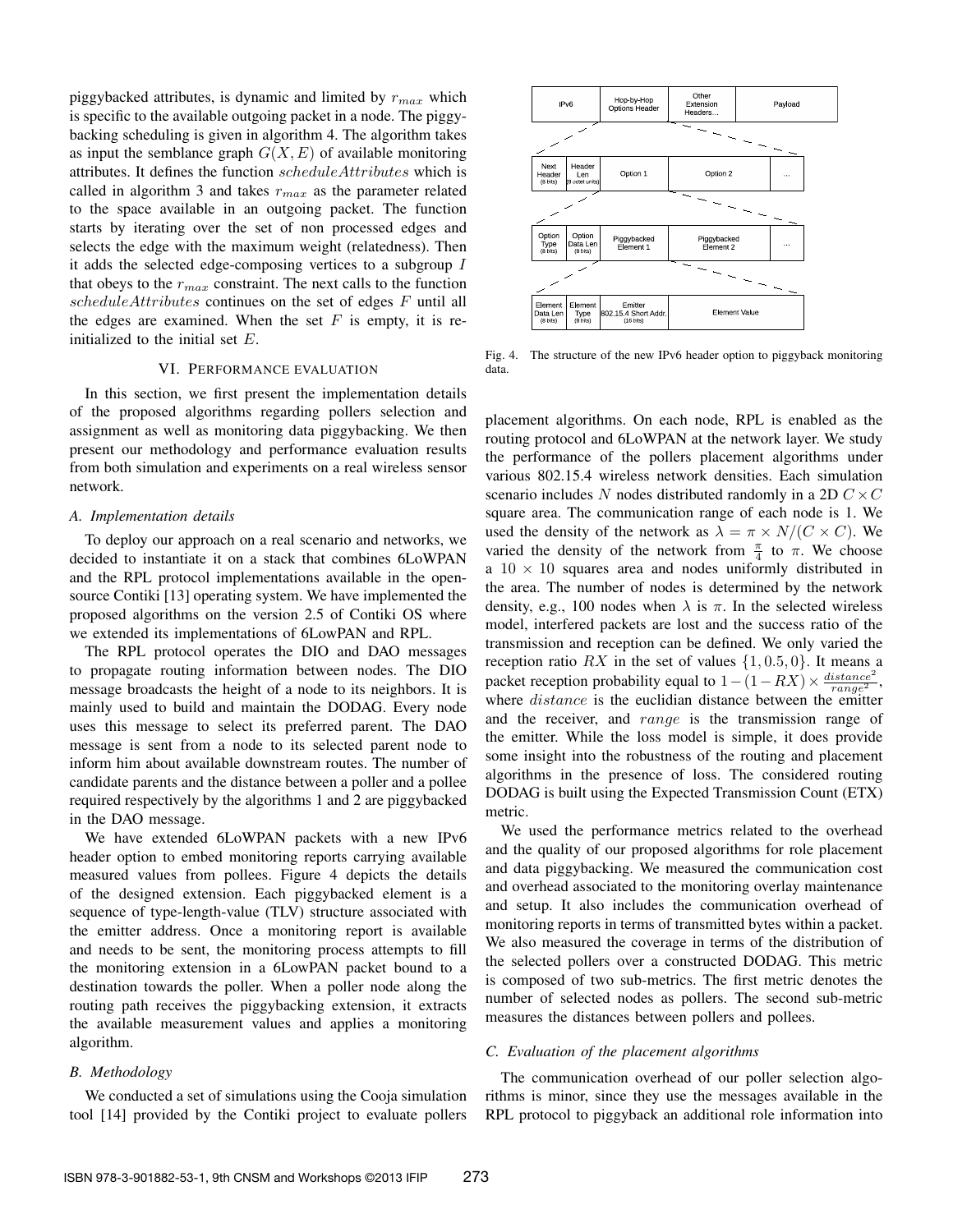the DAO messages regarding the number of candidate parents of each node. The running cost of a placement algorithm is therefore equal to the cost of setting up and maintaining the routing layer. Several recent studies [15], [16] have investigated the performance of the RPL protocol and its cost, mainly through simulation. It was shown that when the nodes connectivity is stable, the constructed DODAG becomes stable and the number of control packets is low. The communication overhead becomes important when the DODAG needs to be globally built or locally repaired. Thus, when the DODAG is stable, the set of assigned pollers on critical parents is stable.

We evaluated the critical parent strategy as described in algorithm 1 both with and without reception loss for each network density scenario.

Figure 5 shows snapshots of the poller-pollee distribution after running the critical-parent algorithm on respectively 25, 50 and 100 nodes with a reception ratio RX equal to 0. Figure 5(a) shows that with a low density and lossy network, several nodes can become isolated and the routing process is not able to establish routes to the sink (node 1). We also observe that several nodes could not be properly designated as pollers because the DAO routing messages are lost and the relevant information is not available for their election. However, when the network becomes more dense, as depicted in Figure 5(b,c), the problem is partially fixed and more pollers are elected and the network becomes connected to the destination node. However due to packets reception loss, few nodes (e.g., 14,11,22,16,36,41,2,24) are still isolated as depicted in Figure 5(b).

The fraction of designated pollers over all the available nodes is depicted in Figure 6. We observe that when both the network density and loss are low, the fraction of elected pollers remains the same and reaches 0.44. However, when the network is lossy, the fraction of elected pollers remains stable between 0.33 and 0.36. This is due to the loss of routing messages and the partial disconnection of the constructed DODAG. When the network becomes dense, the fraction of pollers decreases since several nodes have multiple candidate parents, but remains between 0.26 and 0.31 even under a medium or high loss probability.

In [9], authors study the effect of distance between a poller and a pollee on the false alarm rate which increases as the distance increases. According to their results, a distance of 3 guarantees a low false alarm rate. We used this value to assess the coverage metric of our pollers assignment algorithm. Figure 7 shows the average distance which is calculated by averaging the sum of the distances between assigned pollers and their nearest pollees. It can be seen that when both network density and loss are low, the average distance is stable and remains close to 1. As shown in Figure  $8(a)$ , (b) the distance between pollees and their nearest pollers is bounded by 2 hops and 3 hops when the network size is 25 and 50, respectively. However, when the reception loss becomes important the average distance increases and becomes close to 2 hops.

When the network becomes dense the average distance remains in the interval ]1..2[. However, in a dense network



Fig. 6. The fraction of assigned pollers with the critical parents algorithm running on different network densities and under different RX values.



Fig. 7. The average distance between pollers and pollees using the articulation parents algorithm running on different network densities and under different RX values.

as shown in Figure 8(c)  $9\%$  of pollees are more than 3 hops away from their nearest poller. Thus, the effect of loss on the distance between pollers and pollees is more important when the network is dense and it is reduced when the network is sparse because more nodes are selected as pollers.

## *D. Piggybacking evaluation*

We have instantiated in a network of 100 nodes a simple UDP application where a packet with a payload of 30 bytes is sent by each node within the interval of 60 seconds to the sink node where a server is running. We have evaluated the impact of piggybacking monitoring data in outgoing packets on each node including application layer packets and ICMPv6 control messages. Each node maintains a single monitoring attribute of 4 bytes value to be piggybacked when an outgoing packet is available. Figure 9 shows the impacts of piggybacking on the distribution of frames length sent by all the nodes in the network. We observe that frame length values become variable with a piggybacking activity since embedded monitoring data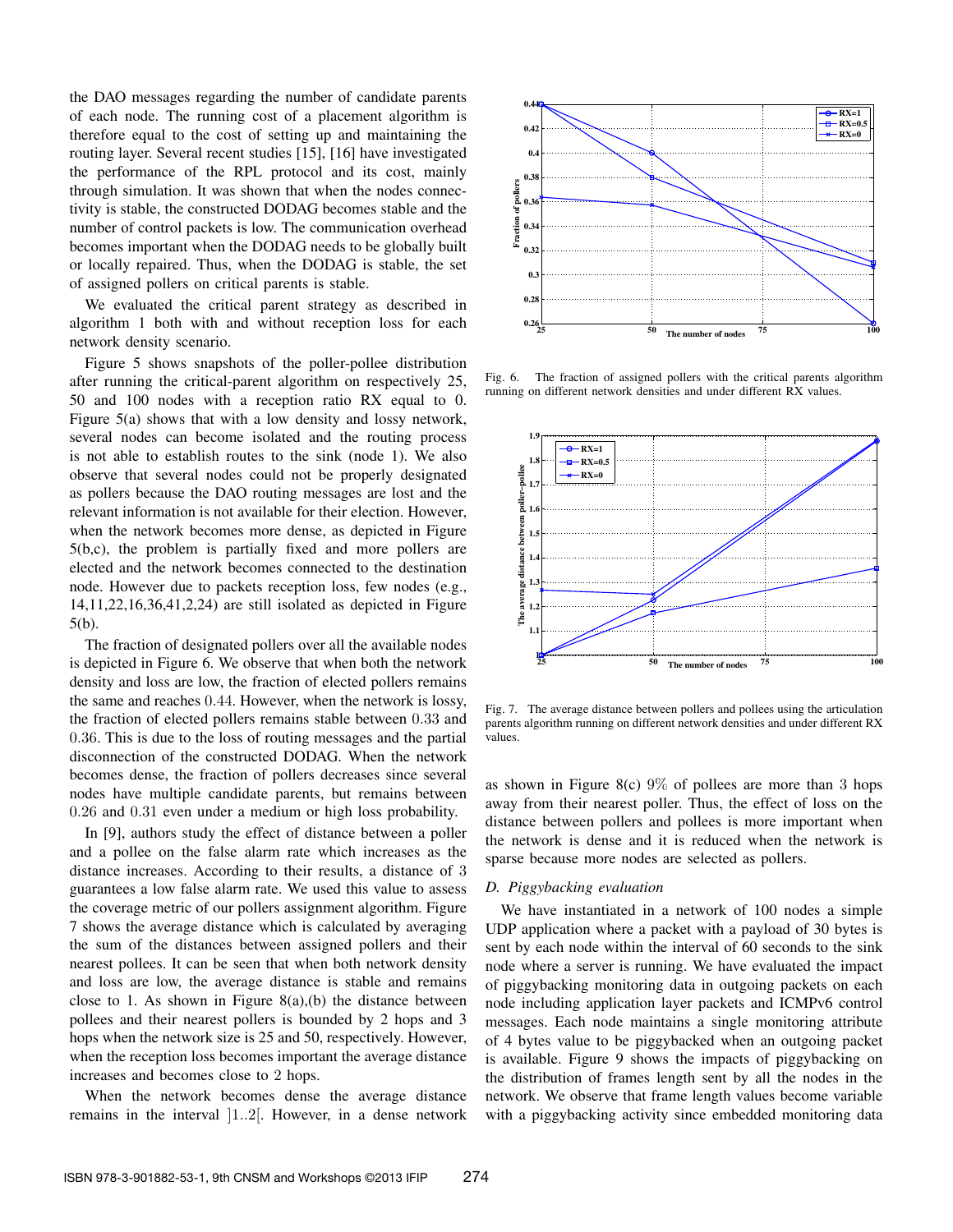

Fig. 5. Snapshot of pollers (gray nodes) distribution for (a) 25, (b) 50 and (c) 100 nodes with a RX value equal to 0.



Fig. 8. Distribution of distance between pollers and pollees under different network densities with RX value equal to 0.

increases packets length and several packets are fragmented. However, without piggybacking, frames length is clustered around 105 bytes and 65 bytes. As seen, a piggybacking activity introduces an overhead, but it is more efficient than using dedicated packets to send monitoring data. We have observed that when using piggybacking, the fraction of fragmented packets from overall packets is around 1.2%.



Fig. 9. The ECDF of frames length in a network of 100 nodes with and without monitoring data piggybacking.

We have also measured monitoring and user application delays between successive collected values on the sink node. We selected the sink as a single poller in the network to collect monitoring values.



Fig. 10. The ECDF of monitoring and application delays in a network of 100 nodes.

Figure 10 shows the distribution of measured delays on the sink node. It can be observed that around 92% of monitoring delays do not exceed 12 ms with a reception ratio  $RX = 1$